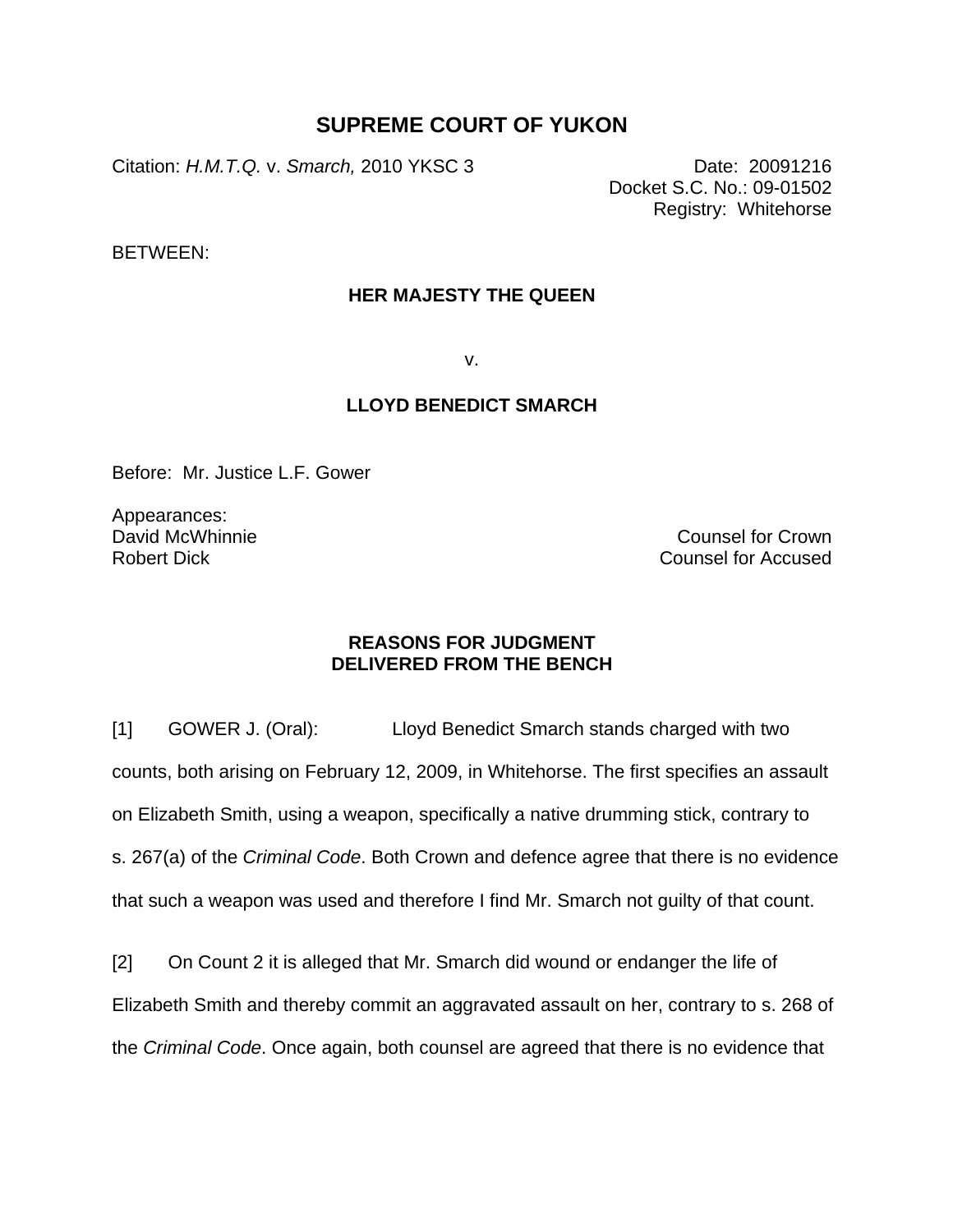Ms. Smith's life was endangered. Therefore, the only other way Mr. Smarch could be convicted of that count would be if there was evidence of wounding.

[3] On that point, Crown counsel referred me to a line of cases going back to 1902, which indicate that wounding requires a breaking of the skin. There being no such evidence in this case, the only other alternative for the Crown, or at least one of the other alternatives, would be to apply under s. 601(2) of the *Criminal Code* to amend the indictment to include "maiming" as an alternative manner of committing the offence of aggravated assault, there being some case authority that breaking a bone, particularly a broken leg, is sufficient to amount to maiming: See *R.* v. *Schultz* (1962), 133 C.C.C. 174 (Alta. C.A.). That would certainly solve the Crown's problem, as there is evidence that Ms. Smith's jaw was fractured in this case. However, in my view, it would be prejudicial to the accused to vary the indictment as requested by the Crown at this stage of the trial, since the evidence is now closed. I have discretion under s. 601(2) of the *Criminal Code* and I would decline to make that amendment in these circumstances.

[4] That is not the end of the matter, as I understand both counsel are in agreement that assault causing bodily harm under s. 267 of the *Criminal Code* would be an included offence in this instance to Count 2. So in that regard, I will review the evidence to see whether the Crown has met its onus in proving the charge of assault causing bodily harm beyond a reasonable doubt.

[5] Megan Johns, 23 years of age, testified that she received a phone call at about 2:00 a.m. from Ms. Smith indicating that Mr. Smarch had beaten her up and that she had a big, puffy eye. That, of course, is hearsay. However, Ms. Johns did see Ms. Smith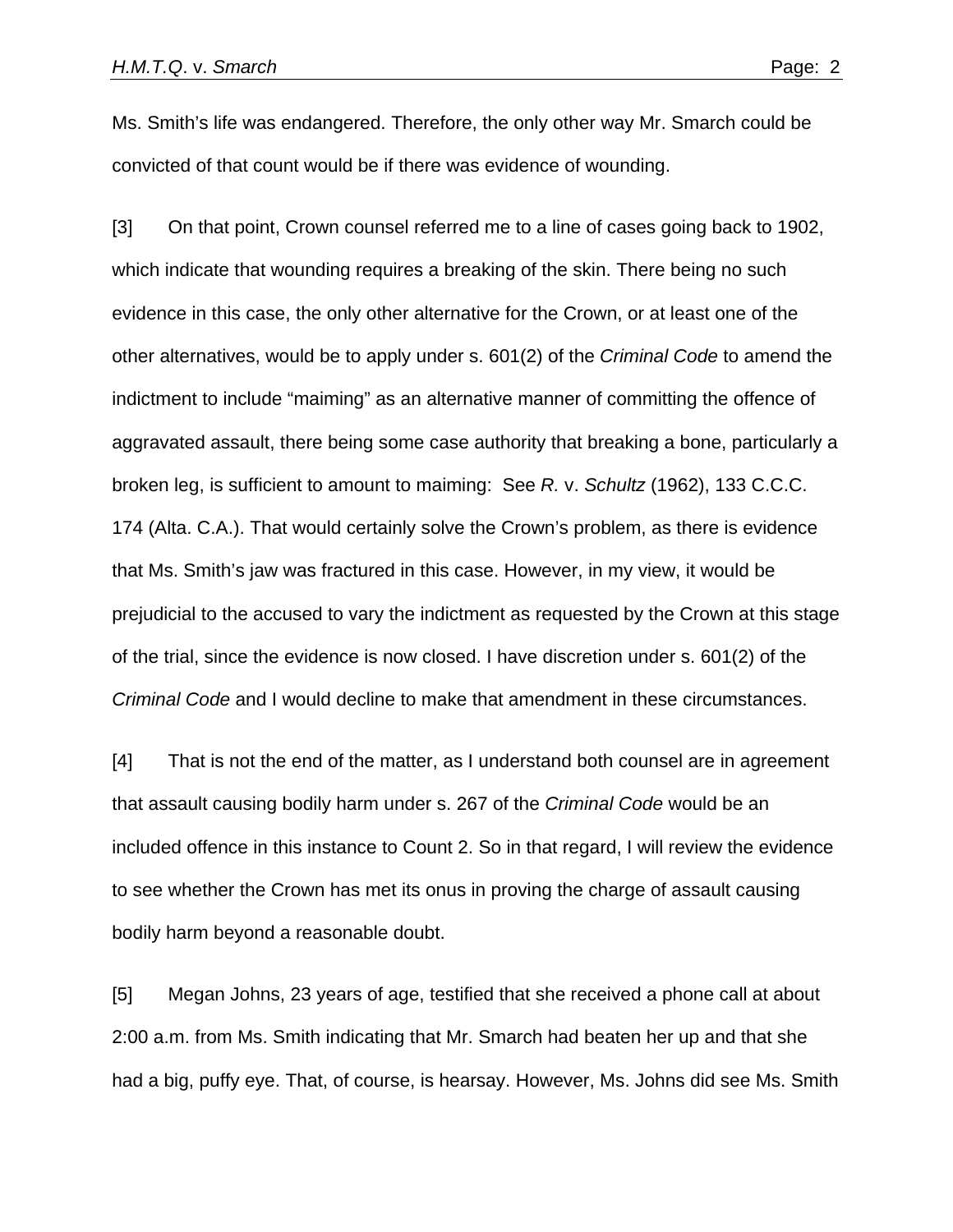about 45 minutes to an hour after that phone call and observed her to have a puffy eye, although she could not see any other marks or injuries on her.

[6] Ms. Johns was also responsible for calling the police and when she saw Ms. Smith, she observed her to be drunk, but not very drunk.

[7] Constable Jade Stewart ultimately received the call through the RCMP Communications Centre and attended at the hospital to speak with Ms. Smith. He observed her to be highly intoxicated. He said she was slurring her speech but, to be fair, he also said she also had significant jaw pain. He smelled alcohol on her breath. He did not observe any motor functions because Ms. Smith was lying down on a hospital bed in the emergency ward. He also said that she seemed clear-headed and she had no problems with his questions and answers.

[8] Constable Stewart took the call of this complaint of an assault at about 12:13 a.m. on February 13, 2009. He also observed blood on the sweater of Ms. Smith at the hospital, but did not see where she bled from and could not say whether it was her blood.

[9] The complainant, Elizabeth Smith, testified that she had known the accused for about one or two years, and a short while prior to mid-February 2009 she moved into his apartment and was a roommate with him. They were not intimate partners, as I understand, and she was supposed to pay rent but ultimately did not. However, she did say that the two of them got along well and, prior to this incident on February 12 or 13, 2009, there was no evidence of any animosity between them.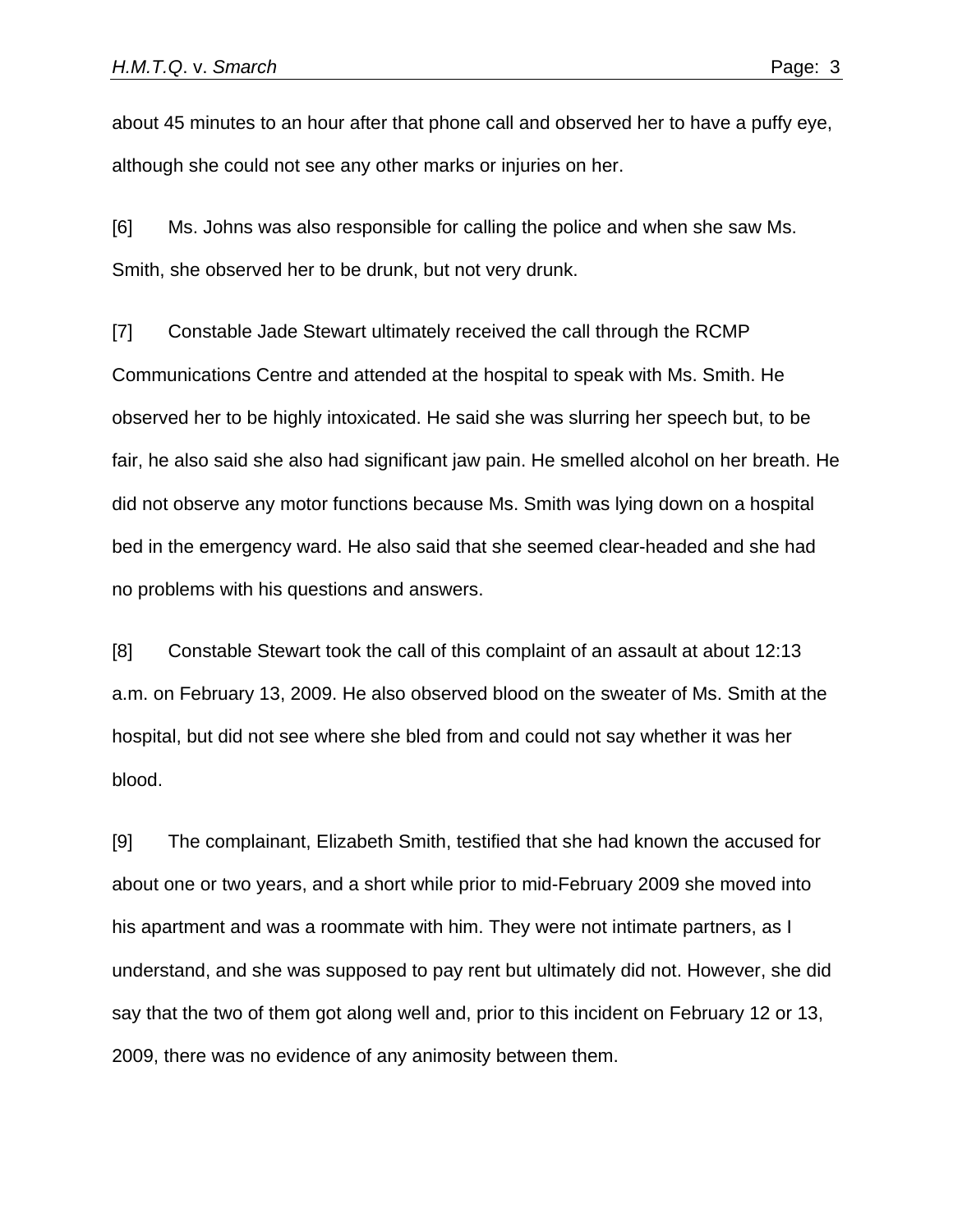[10] On February 12, 2009, Ms. Smith went to the accused's apartment. She observed that a friend of the accused was there, although initially she did not recall the friend's name. It was a male friend. She, herself, was very intoxicated and candidly admitted that she had been on a week-long drinking binge before that particular occasion; that she has a problem with drinking; and that she is periodically a user of intravenous morphine.

[11] Ms. Smith observed that the accused's friend was drinking hard alcohol, although she was not too sure if the accused himself was drinking at around that time. At one point she left the apartment to see her friend Sheila (phonetic), but then returned shortly after that by herself. She then admitted to injecting morphine in the apartment. Ultimately, Ms. Smith became aware that the accused and his friend were arguing with each other, although she did not remember for how long or how it ended. At one point she told them both to stop and they did not. They continued to argue. She told them to stop again, and she got involved herself and started arguing too, although she did not recall what they were arguing about.

[12] In direct examination, Ms. Smith said that she barely remembered what happened next, although she did mention that the accused pushed her out of the way. She said at that point she was trying to get them to stop arguing. She could not remember very much. The other fellow was still there at that point and the next thing she testified to in direct examination was remembering coming to at the hospital. She testified that she was sore on her back, on her leg, her jaw and her head, and that she had a cracked jaw.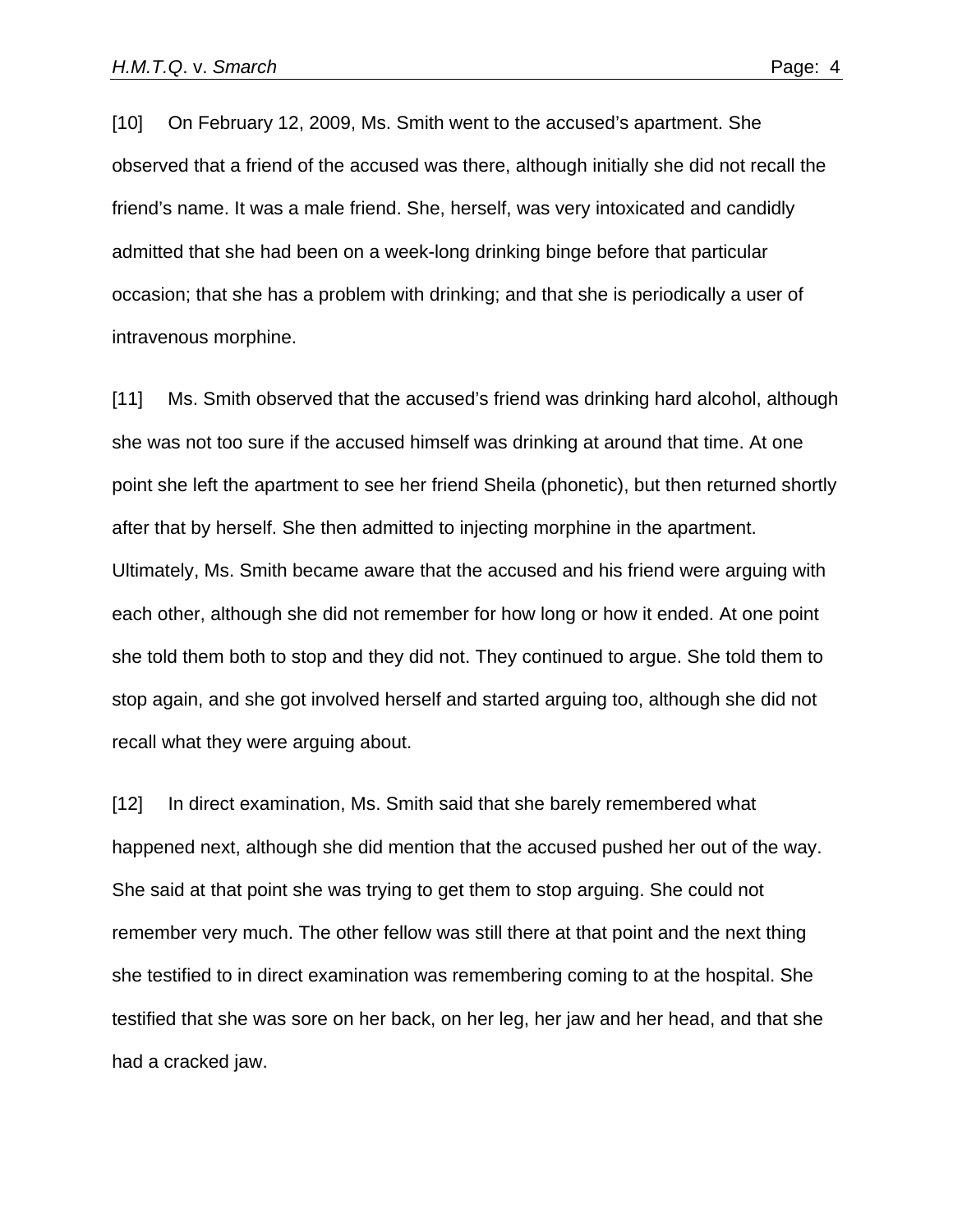[13] She spoke to the police at the hospital, but did not remember much about that. Much later, she remembered giving a statement to the police in June 2009. She said she was hungover when she gave the statement.

[14] Because she was having some difficulty in remembering the events of the early morning of February 13, 2009, she was shown a copy of the second statement from June and had an opportunity to review it both before court and in court. After being shown the statement she said that she remembered being kicked by the accused, with his cast, in the jaw.

[15] There does not seem to be any disagreement between Crown and defence that the accused, at the time, had a broken leg, was wearing a cast, and was using crutches.

[16] Ms. Smith did not remember the accused's friend helping her out of the apartment. There were a number of things that were mentioned in the June 2009 statement which she did not remember in her testimony at this trial. She said that nothing happened in terms of fighting between her and the accused's friend.

[17] I found it noteworthy that one thing that Ms. Smith did remember was that the accused was complaining about someone hurting his eye at about the time that all of the events were occurring, although she did not see anyone hit the accused in the eye.

[18] She said that since this incident she has been blocking a lot of this out of her memory because she does not want to remember it.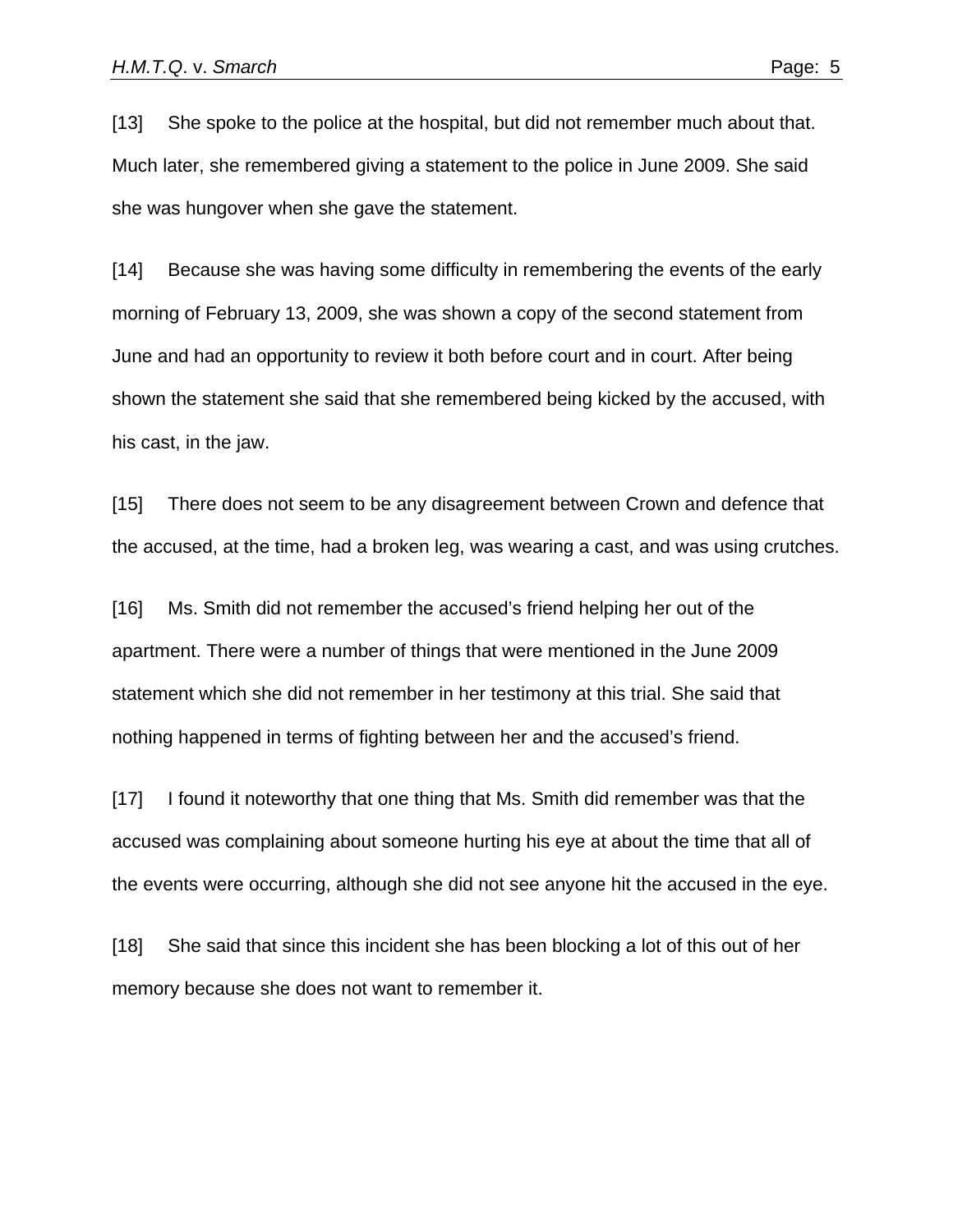[19] Ms. Smith was shown pictures of blood in the apartment, which blood ultimately was proven to be hers, particularly on the cupboards and the fridge in the kitchen, but she had no explanation for how that blood came to be in those locations.

[20] Ms. Smith was cross-examined vigorously about the fact that she really had no memory of this incident whatsoever and was only testifying about things that were in the statement that she gave to the police in June of 2009, but that she actually had no direct memory of the matters referred to in that statement. It was interesting to me that she responded to that suggestion by saying, "I remember bits and pieces; being pushed down; being kicked in the jaw."

[21] The accused testified on his own behalf. He gave evidence which was consistent with that of Ms. Smith in terms of the comings and goings of Ms. Smith and her friend, Sheila, into the accused's apartment that evening. He identified the friend who was there with them as a person named Calvin (phonetic). He had been introduced to Calvin by another friend in the apartment building by the name of Joe. He said that they were all drinking, that being, he, Calvin and Ms. Smith. Calvin asked if Ms. Smith was his girlfriend. He said no. Calvin then asked how she was getting into the apartment and the accused explained to Calvin that she had her own key because she was staying there. The accused testified that Calvin did not believe him and started getting mad, and that at one point he grabbed the accused and slammed his head on the table. At or about that point the accused said that Ms. Smith came over and that Calvin had backhanded Ms. Smith and she had ended up on the floor.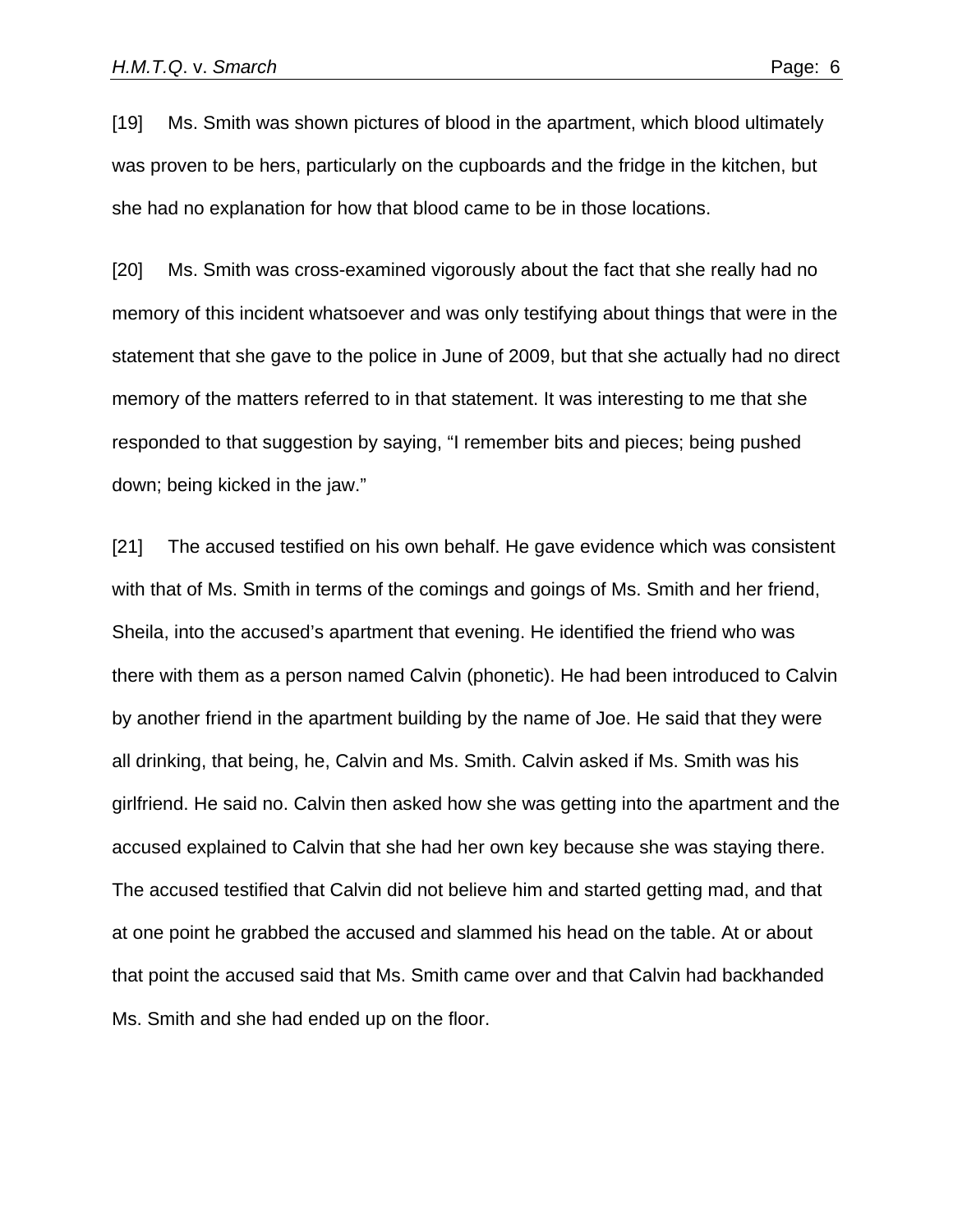[22] In addition to having a broken leg, a cast and using crutches, there did not seem to be any dispute about the fact that the accused is blind in his left eye. The accused said that he might have hit Ms. Smith because he could not really see. He just wanted to get out of there. Later, he said he must have kicked her trying to get out of there while she was on the floor. Still later, in his direct evidence, he said that after he had his head slammed on the table by Calvin, Ms. Smith came running into the kitchen. Calvin had just hit her and she went flying. At that point he tried to get away from Calvin and out of the apartment, and that is when he said he must have kicked her, but he said it was not intentional. He said he remembered getting a cut around his right eye when his head was slammed on the table. He tendered a photograph of this injury, which was entered as Exhibit 9. He said this was taken the next day, which would have been February 14th. In cross-examination he said that the photograph was taken at the doctor's office and that he attended at the doctor's office on the recommendation of a relative by the name of Jolene (phonetic).

[23] Immediately after the incident in his apartment he said that he attended to his niece's residence, Christine (phonetic) Smarch. There was a party going on there. He continued to drink. His injury was not hurting that badly. He became intoxicated and spent the night there. The following day he went to visit his sister Jolene, who arranged for him to attend at the doctor's office where the photograph was taken. The photograph bears a date stamp of February 17, 2009. I will come back to that in a moment.

[24] When asked about what he was doing between February 13th and 16th, the accused said that he was drinking. He was also hiding out from the police. He heard the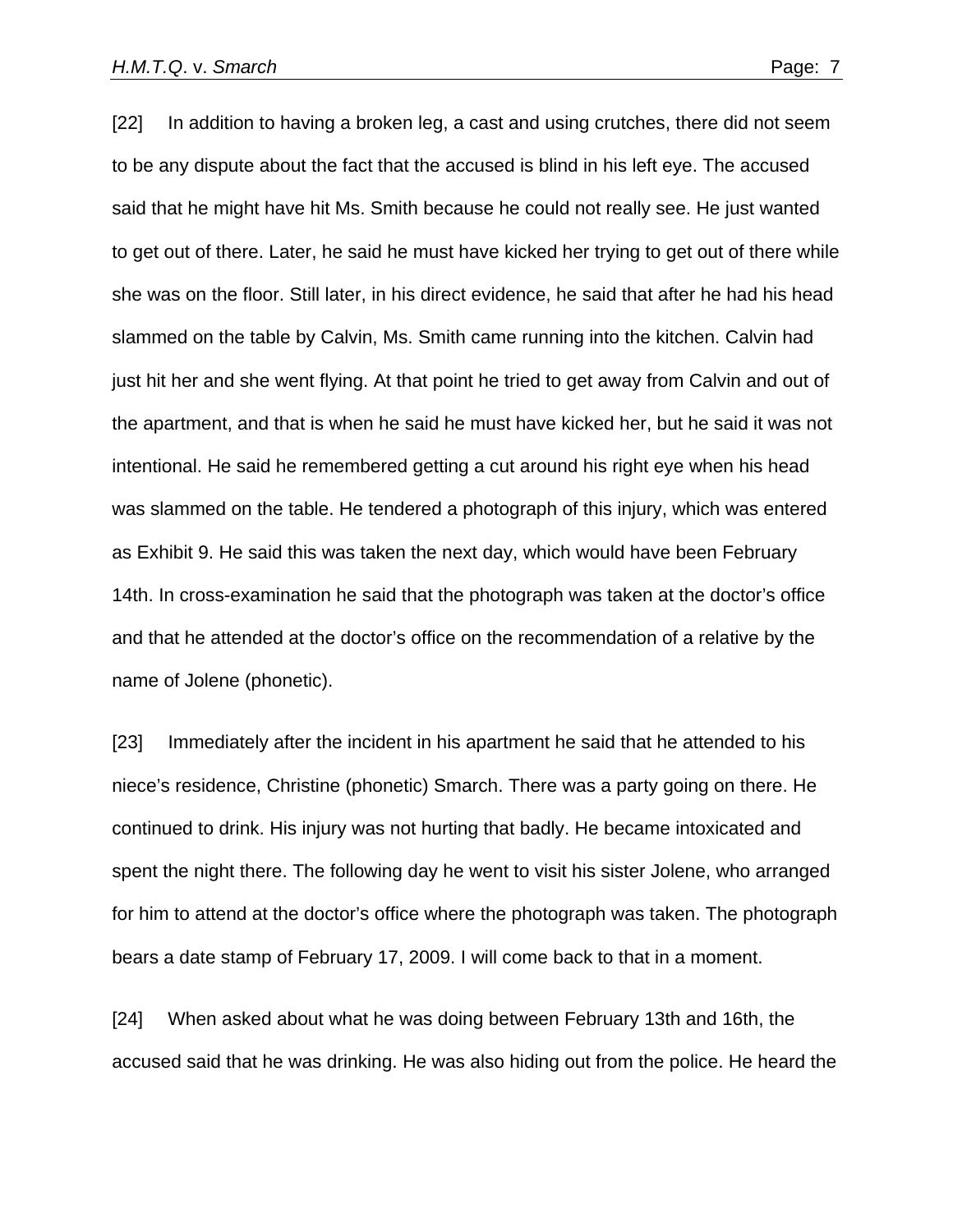police were looking for him in relation to the alleged assault and was hiding out because there was a warrant out for his arrest for a prior failure to appear.

[25] Mr. Smarch did not call either Christine or Jolene as witnesses. He admitted in cross-examination that his friend Joe could have told him more about the other individual named Calvin, whose last name remains unknown, but he conceded that he did not pursue that line of inquiry.

[26] I have to instruct myself in these circumstances, where the accused has testified, on the well-known principles from the case of *R.* v. *W.(D).,* [1991] 1 S.C.R. 742, relating to the issue of the accused's credibility. If I believe the evidence of the accused, then, of course, I must acquit. The accused's evidence in this case is that he did not intentionally push or strike Ms. Smith, as she testified, and that if he did kick her in the head with his cast, that must have been accidental and therefore unintentional. Secondly, even if I do not believe the evidence of the accused, if I am left in a reasonable doubt by it, then I must acquit. And thirdly, if I do not believe and am not left in a reasonable doubt by the accused's evidence, I must go onto consider whether, on the basis of the evidence I do accept, I am convinced beyond a reasonable doubt of his guilt. I am not sure where I end up on that spectrum, but I think it is somewhere between the second and third step in *W.(D).*

[27] I am troubled by the fact that the date of the photograph tendered by the accused is some four days after the incident, when the accused says that the photograph was taken the very next day. The accused's explanation for that is that it could have been stamped on the date that it was developed, as opposed to the date that it was taken. I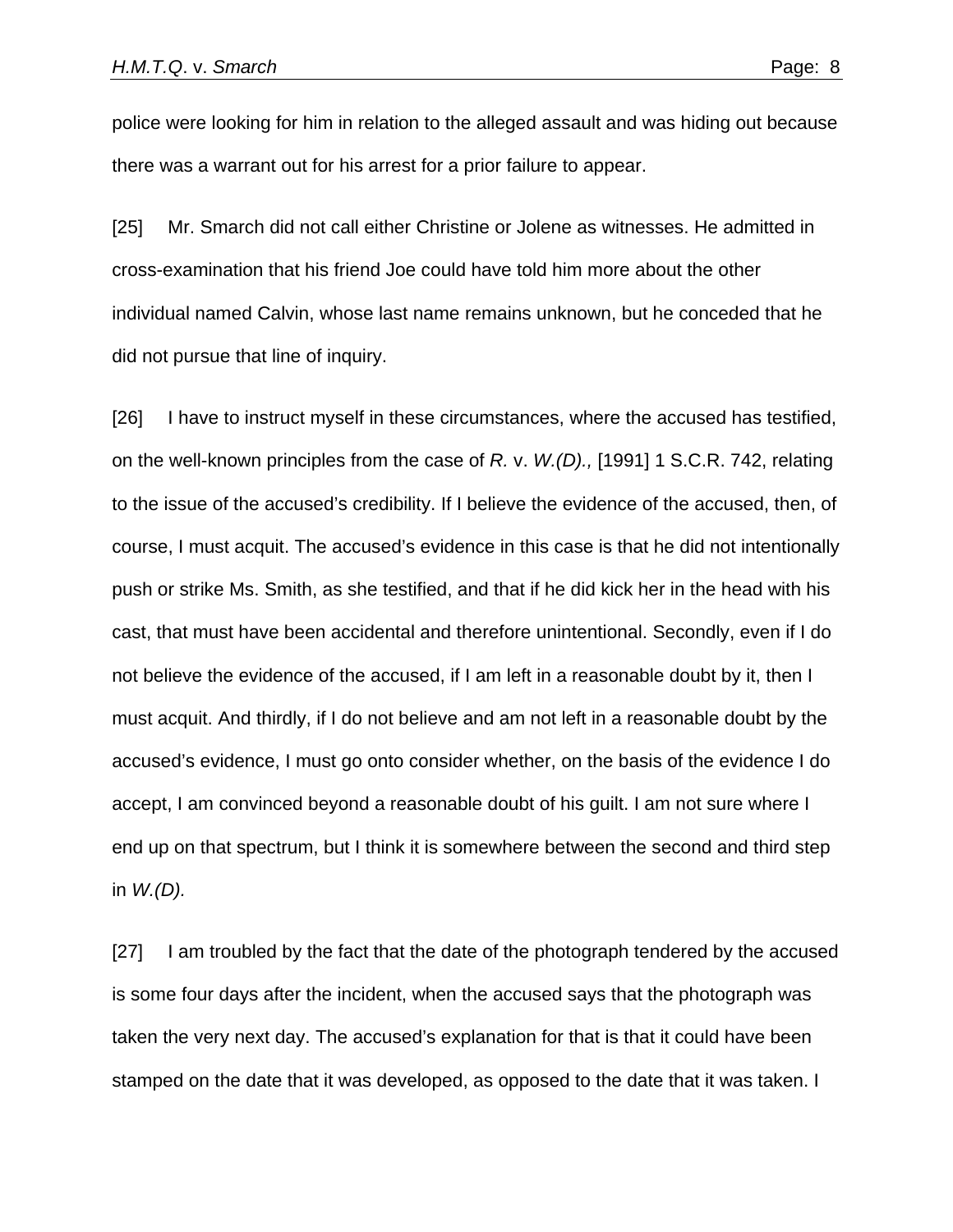have no evidence one way or the other on that. I suppose where that leaves me is with perhaps three alternatives. One is that the accused is simply lying when he says that he had the photograph taken the next day. The second alternative is that he is mistaken and that it could not have been taken the next day, but because he was drinking between the 13th and the 16th, he lost track of time and got the day wrong when he finally ended up going to the doctor's office. The third alternative is that the accused may be right in that the photograph was developed on the 17th, but, as I say, I do not have any evidence one way or the other about that.

[28] On the other hand, the evidence of the injury to the accused's right eye is consistent with Ms. Smith's evidence that the accused was complaining about someone hitting his eye. This was presumably right around the time when they were arguing and right around the time when Ms. Smith was pushed and ultimately kicked in the head.

[29] The other problem I have with this case is that the evidence of the complainant is less than reliable. She gave very minimal evidence implicating the accused in her direct examination initially. She simply indicated that all he did was push her out of the way, while she was trying to get him and the friend to stop arguing, and that she then remembered nothing further until waking up in the hospital. It was only after having her memory refreshed by being shown the second statement, and with some prodding and leading by the Crown, that she remembered being kicked in the jaw by the accused with his cast. At the end of her cross-examination, when it was suggested to her that she really had no memory at all, she said that she remembered bits and pieces, being pushed down and being kicked in the jaw. I suppose it is reasonable to conclude that the one that did the kicking had to be the accused because there is no real dispute